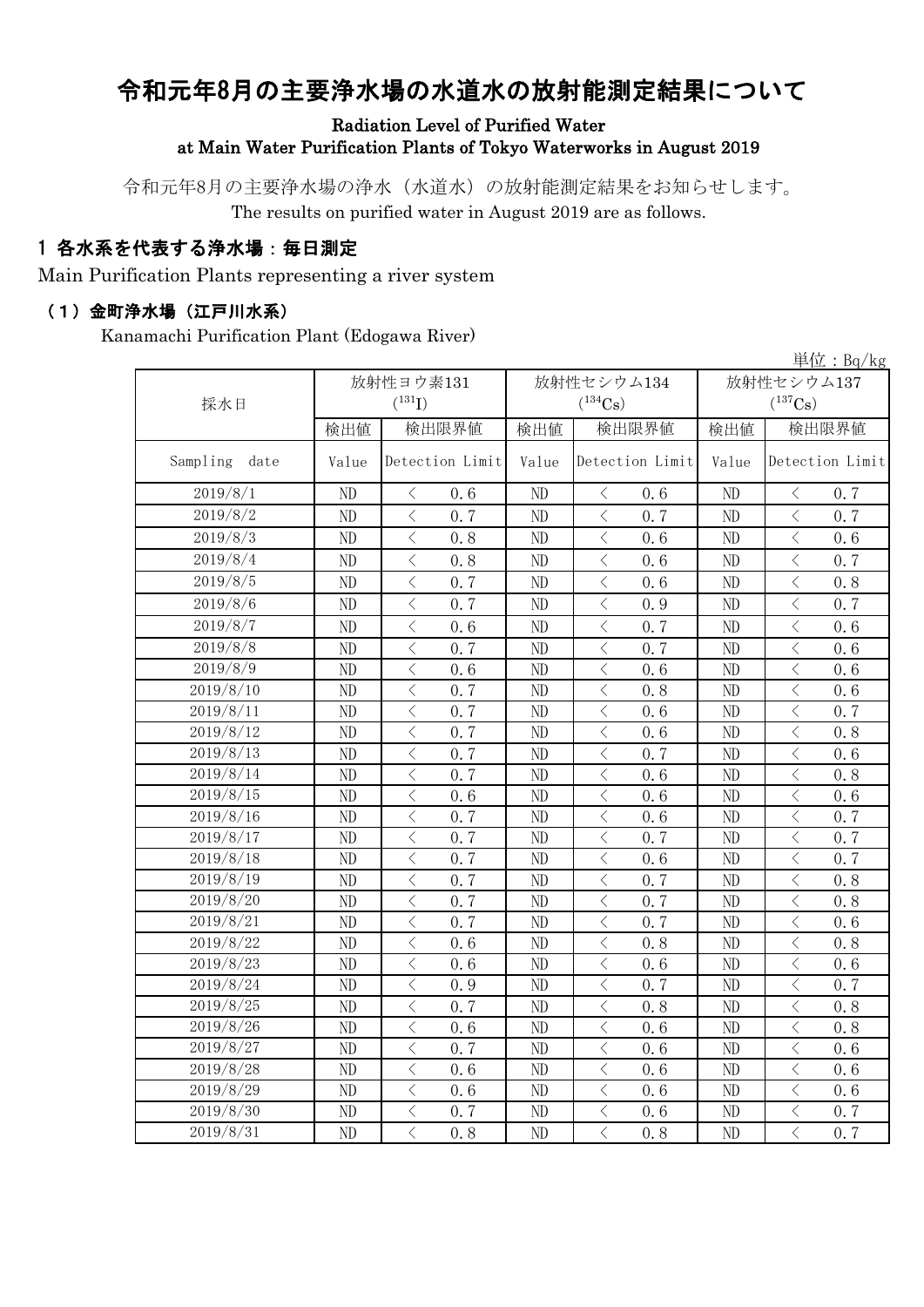### (2)朝霞浄水場 (荒川水系)

Asaka Purification Plant (Arakawa River)

|               |          |                                                 |          |                                                                                                                                                                      |          | 単位: $Bq/kg$                                     |
|---------------|----------|-------------------------------------------------|----------|----------------------------------------------------------------------------------------------------------------------------------------------------------------------|----------|-------------------------------------------------|
|               |          | 放射性ヨウ素131                                       |          | 放射性セシウム134                                                                                                                                                           |          | 放射性セシウム137                                      |
| 採水日           |          | $(^{131}I)$                                     |          | $(^{134}Cs)$                                                                                                                                                         |          | $(^{137}Cs)$                                    |
|               | 検出値      | 検出限界値                                           | 検出値      | 検出限界値                                                                                                                                                                | 検出値      | 検出限界値                                           |
| Sampling date | Value    | Detection Limit                                 | Value    | Detection Limit                                                                                                                                                      | Value    | Detection Limit                                 |
| 2019/8/1      | $\rm ND$ | $\bigl\langle$<br>0.7                           | ND       | $\lt$<br>0.6                                                                                                                                                         | $\rm ND$ | $\bigl\langle$<br>0.7                           |
| 2019/8/2      | ND       | $\langle$<br>0.6                                | ND       | $\,$ $\,$ $\,$<br>0.6                                                                                                                                                | ND       | $\langle$<br>0.7                                |
| 2019/8/3      | ND       | $\langle$<br>0.9                                | ND       | $\lt$<br>0.7                                                                                                                                                         | ND       | $\langle$<br>0.8                                |
| 2019/8/4      | ND       | $\langle$<br>0.7                                | ND       | $\lt$<br>0.8                                                                                                                                                         | ND       | $\overline{\left\langle \right\rangle }$<br>0.6 |
| 2019/8/5      | ND       | $\overline{\left\langle \right\rangle }$<br>0.7 | ND       | $\langle$<br>0.5                                                                                                                                                     | ND       | $\overline{\left\langle \right\rangle }$<br>0.7 |
| 2019/8/6      | ND       | $\overline{\left\langle \right\rangle }$<br>0.8 | ND       | $\langle$<br>0.8                                                                                                                                                     | ND       | $\overline{\left\langle \right\rangle }$<br>0.7 |
| 2019/8/7      | ND       | $\overline{\left\langle \right\rangle }$<br>0.6 | ND       | $\overline{\left\langle \right\rangle }$<br>0.6                                                                                                                      | ND       | $\overline{\left\langle \right\rangle }$<br>0.8 |
| 2019/8/8      | ND       | $\langle$<br>0.8                                | ND       | $\langle$<br>0.9                                                                                                                                                     | ND       | $\overline{\left\langle \right\rangle }$<br>0.8 |
| 2019/8/9      | ND       | $\overline{\left\langle \right\rangle }$<br>0.6 | ND       | $\langle$<br>0.6                                                                                                                                                     | ND       | $\overline{\left\langle \right\rangle }$<br>0.7 |
| 2019/8/10     | ND       | $\langle$<br>0.7                                | ND       | $\langle$<br>0.6                                                                                                                                                     | ND       | $\langle$<br>0.7                                |
| 2019/8/11     | ND       | $\langle$<br>0.7                                | ND       | $\overline{\left\langle \right. }% ,\left\langle \overline{\left\langle \right. }% ,\left\langle \overline{\left\langle \right\rangle }\right\rangle \right.$<br>0.6 | ND       | $\overline{\left\langle \right\rangle }$<br>0.7 |
| 2019/8/12     | ND       | $\overline{\left\langle \right\rangle }$<br>0.5 | ND       | $\overline{\left\langle \right. }% ,\left\langle \overline{\left\langle \right. }% ,\left\langle \overline{\left\langle \right\rangle }\right\rangle \right.$<br>0.6 | ND       | $\overline{\left\langle \right\rangle }$<br>0.8 |
| 2019/8/13     | ND       | $\overline{\left\langle \right\rangle }$<br>0.7 | ND       | $\langle$<br>0.5                                                                                                                                                     | ND       | $\overline{\left\langle \right\rangle }$<br>0.6 |
| 2019/8/14     | ND       | $\langle$<br>0, 6                               | ND       | $\langle$<br>0.6                                                                                                                                                     | ND       | $\langle$<br>0.7                                |
| 2019/8/15     | ND       | $\overline{\left\langle \right\rangle }$<br>0.8 | ND       | $\langle$<br>0.6                                                                                                                                                     | ND       | $\overline{\left\langle \right\rangle }$<br>0.6 |
| 2019/8/16     | ND       | $\overline{\langle}$<br>0.7                     | ND       | $\overline{\langle}$<br>0.7                                                                                                                                          | ND       | $\langle$<br>0.7                                |
| 2019/8/17     | ND       | $\lt$<br>0.7                                    | ND       | $\langle$<br>0, 6                                                                                                                                                    | ND       | $\langle$<br>0.7                                |
| 2019/8/18     | ND       | $\lt$<br>0.7                                    | ND       | $\langle$<br>0.7                                                                                                                                                     | ND       | $\langle$<br>0.8                                |
| 2019/8/19     | ND       | $\lt$<br>0.7                                    | ND       | $\langle$<br>0.8                                                                                                                                                     | ND       | $\langle$<br>0.8                                |
| 2019/8/20     | ND       | $\,$ $\,$ $\,$<br>0.6                           | ND       | $\,$ $\,$ $\,$<br>0.7                                                                                                                                                | $\rm ND$ | $\langle$<br>0.7                                |
| 2019/8/21     | ND       | $\overline{\left\langle \right\rangle }$<br>0.6 | ND       | $\langle$<br>0.7                                                                                                                                                     | ND       | $\langle$<br>0.7                                |
| 2019/8/22     | ND       | $\,$ $\,$ $\,$<br>0.6                           | ND       | $\overline{\left\langle \right\rangle }$<br>0.6                                                                                                                      | ND       | $\langle$<br>0.6                                |
| 2019/8/23     | ND       | $\langle$<br>0, 6                               | ND       | $\langle$<br>0.7                                                                                                                                                     | ND       | $\langle$<br>0.7                                |
| 2019/8/24     | ND       | $\langle$<br>0.8                                | ND       | $\overline{\left\langle \right\rangle }$<br>0.7                                                                                                                      | ND       | $\langle$<br>0.7                                |
| 2019/8/25     | ND       | $\lt$<br>0.7                                    | ND       | $\langle$<br>0, 6                                                                                                                                                    | ND       | $\langle$<br>0.8                                |
| 2019/8/26     | $\rm ND$ | $\langle$<br>0.8                                | $\rm ND$ | $\langle$<br>0.6                                                                                                                                                     | $\rm ND$ | $\langle$<br>0.7                                |
| 2019/8/27     | ND       | $\overline{\left\langle \right\rangle }$<br>0.5 | ND       | $\langle$<br>0.6                                                                                                                                                     | ND       | $\langle$<br>0.8                                |
| 2019/8/28     | ND       | $\langle$<br>0.7                                | ND       | $\,$ $\,$ $\,$<br>0.6                                                                                                                                                | ND       | $\langle$<br>0.5                                |
| 2019/8/29     | ND       | $\langle$<br>0.8                                | ND       | $\,$ $\,$ $\,$<br>0.7                                                                                                                                                | ND       | $\langle$<br>0.6                                |
| 2019/8/30     | ND       | $\,$ $\,$ $\,$<br>0.7                           | ND       | $\, \big\langle \,$<br>0.7                                                                                                                                           | ND       | $\,$ $\,$ $\,$<br>0.8                           |
| 2019/8/31     | ND       | $\langle$<br>0.7                                | ND       | $\langle$<br>0, 6                                                                                                                                                    | ND       | $\overline{\langle}$<br>0.8                     |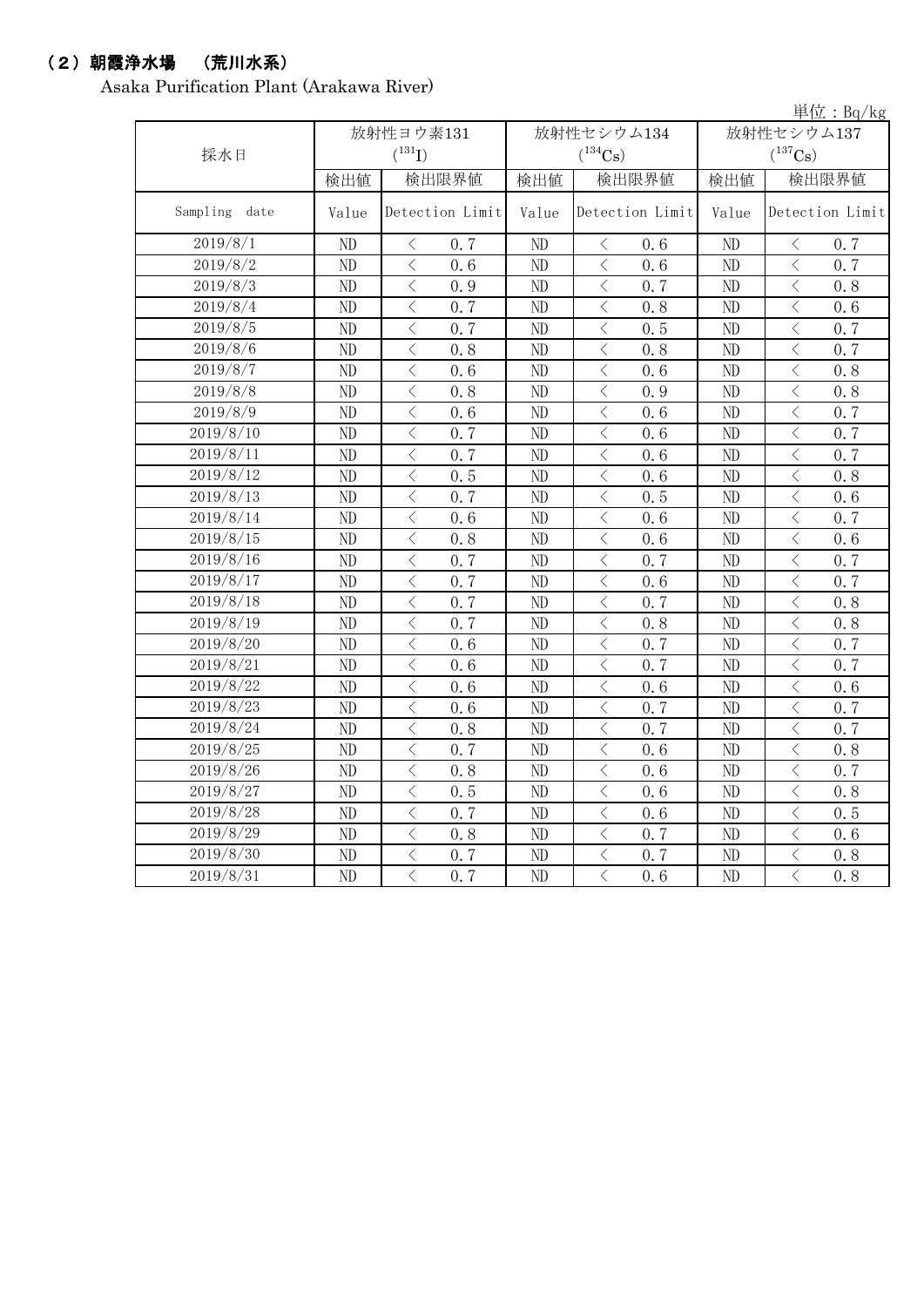### (3)小作浄水場 (多摩川水系)

Ozaku Purification Plant (Tamagawa River)

|               |          |                       |                |                                    |       | 単位: $Bq/kg$                                      |
|---------------|----------|-----------------------|----------------|------------------------------------|-------|--------------------------------------------------|
|               |          | 放射性ヨウ素131             |                | 放射性セシウム134                         |       | 放射性セシウム137                                       |
| 採水日           |          | $(^{131}I)$           |                | $(^{134}Cs)$                       |       | $(^{137}\mathrm{Cs})$                            |
|               | 検出値      | 検出限界値                 | 検出値            | 検出限界値                              | 検出値   | 検出限界値                                            |
| Sampling date | Value    | Detection Limit       | Value          | Detection Limit                    | Value | Detection Limit                                  |
| 2019/8/1      | ND       | $\,$ $\,$ $\,$<br>0.7 | ND             | $\,$ $\,$ $\,$<br>0.6              | ND    | $\hspace{0.5cm}\big\langle$<br>0.6               |
| 2019/8/2      | ND       | $\langle$<br>0.6      | ND             | $\langle$<br>0.6                   | ND    | $\overline{\left\langle \right\rangle }$<br>0.7  |
| 2019/8/3      | ND       | $\lt$<br>0.8          | ND             | $\langle$<br>0.6                   | ND    | $\lt$<br>0.6                                     |
| 2019/8/4      | ND       | $\lt$<br>0, 6         | ND             | $\langle$<br>0.7                   | ND    | $\lt$<br>0.7                                     |
| 2019/8/5      | ND       | $\lt$<br>0.6          | ND             | $\langle$<br>0.7                   | ND    | $\lt$<br>0.7                                     |
| 2019/8/6      | $\rm ND$ | $\lt$<br>0.8          | ND             | $\langle$<br>0.7                   | ND    | $\lt$<br>0.7                                     |
| 2019/8/7      | ND       | $\lt$<br>0.6          | ND             | $\langle$<br>0.6                   | ND    | $\lt$<br>0.7                                     |
| 2019/8/8      | ND       | $\langle$<br>0.6      | ND             | $\langle$<br>0.8                   | ND    | $\langle$<br>0.8                                 |
| 2019/8/9      | ND       | $\langle$<br>0.6      | ND             | $\langle$<br>0.8                   | ND    | $\langle$<br>0.8                                 |
| 2019/8/10     | ND       | $\langle$<br>0.7      | ND             | $\langle$<br>0.8                   | ND    | $\overline{\left\langle \right\rangle }$<br>0.7  |
| 2019/8/11     | $\rm ND$ | $\lt$<br>0.7          | ND             | $\lt$<br>0.7                       | ND    | $\lt$<br>0.7                                     |
| 2019/8/12     | ND       | $\lt$<br>0.6          | ND             | $\lt$<br>0.5                       | ND    | $\lt$<br>0.6                                     |
| 2019/8/13     | ND       | $\lt$<br>0.7          | ND             | $\lt$<br>0.6                       | ND    | $\lt$<br>0.7                                     |
| 2019/8/14     | $\rm ND$ | $\lt$<br>0, 6         | ND             | $\lt$<br>0.7                       | ND    | $\lt$<br>0.8                                     |
| 2019/8/15     | $\rm ND$ | $\lt$<br>0.6          | ND             | $\lt$<br>0.6                       | ND    | $\lt$<br>0.6                                     |
| 2019/8/16     | ND       | $\lt$<br>0.6          | ND             | $\langle$<br>0.8                   | ND    | $\lt$<br>0.7                                     |
| 2019/8/17     | ND       | $\lt$<br>0.9          | ND             | $\lt$<br>0.6                       | ND    | $\lt$<br>0.7                                     |
| 2019/8/18     | $\rm ND$ | $\,$ $\,$ $\,$<br>0.7 | ND             | $\hspace{0.5cm}\big\langle$<br>0.6 | ND    | $\langle$<br>0.7                                 |
| 2019/8/19     | $\rm ND$ | $\,$ $\,$ $\,$<br>0.6 | ND             | $\hspace{0.5cm}\big\langle$<br>0.6 | ND    | $\,$ $\,$ $\,$<br>0.6                            |
| 2019/8/20     | ND       | $\lt$<br>0.7          | ND             | $\lt$<br>0.6                       | ND    | $\lt$<br>0.7                                     |
| 2019/8/21     | ND       | $\lt$<br>0.7          | ND             | $\lt$<br>0.8                       | ND    | $\lt$<br>0.7                                     |
| 2019/8/22     | ND       | $\lt$<br>0.6          | ND             | $\langle$<br>0.6                   | ND    | $\lt$<br>0.7                                     |
| 2019/8/23     | ND       | $\langle$<br>0.8      | ND             | $\langle$<br>0.8                   | ND    | $\overline{\left\langle \right\rangle }$<br>0.7  |
| 2019/8/24     | ND       | $\lt$<br>0.8          | ND             | $\langle$<br>0.6                   | ND    | $\lt$<br>0.8                                     |
| 2019/8/25     | ND       | $\lt$<br>0.8          | ND             | $\langle$<br>0.6                   | ND    | $\lt$<br>0.7                                     |
| 2019/8/26     | ND       | $\langle$<br>0.7      | ND             | $\langle$<br>0.7                   | ND    | $\langle$<br>0, 8                                |
| 2019/8/27     | ND       | $\langle$<br>0.7      | ND             | $\langle$<br>0.7                   | ND    | $\lt$<br>0.6                                     |
| 2019/8/28     | ND       | $\langle$<br>0.8      | ND             | $\langle$<br>0.7                   | ND    | $\langle$<br>0.7                                 |
| 2019/8/29     | ND       | $\langle$<br>0.6      | ND             | $\langle$<br>0.7                   | ND    | $\overline{\left\langle \right\rangle }$<br>0.7  |
| 2019/8/30     | ND       | $\langle$<br>0.7      | N <sub>D</sub> | $\, \big\langle \,$<br>0.8         | ND    | $\langle$<br>0.8                                 |
| 2019/8/31     | ND       | $\langle$<br>0.8      | ND             | $\langle$<br>0, 6                  | ND    | $\overline{\left\langle \right\rangle }$<br>0, 8 |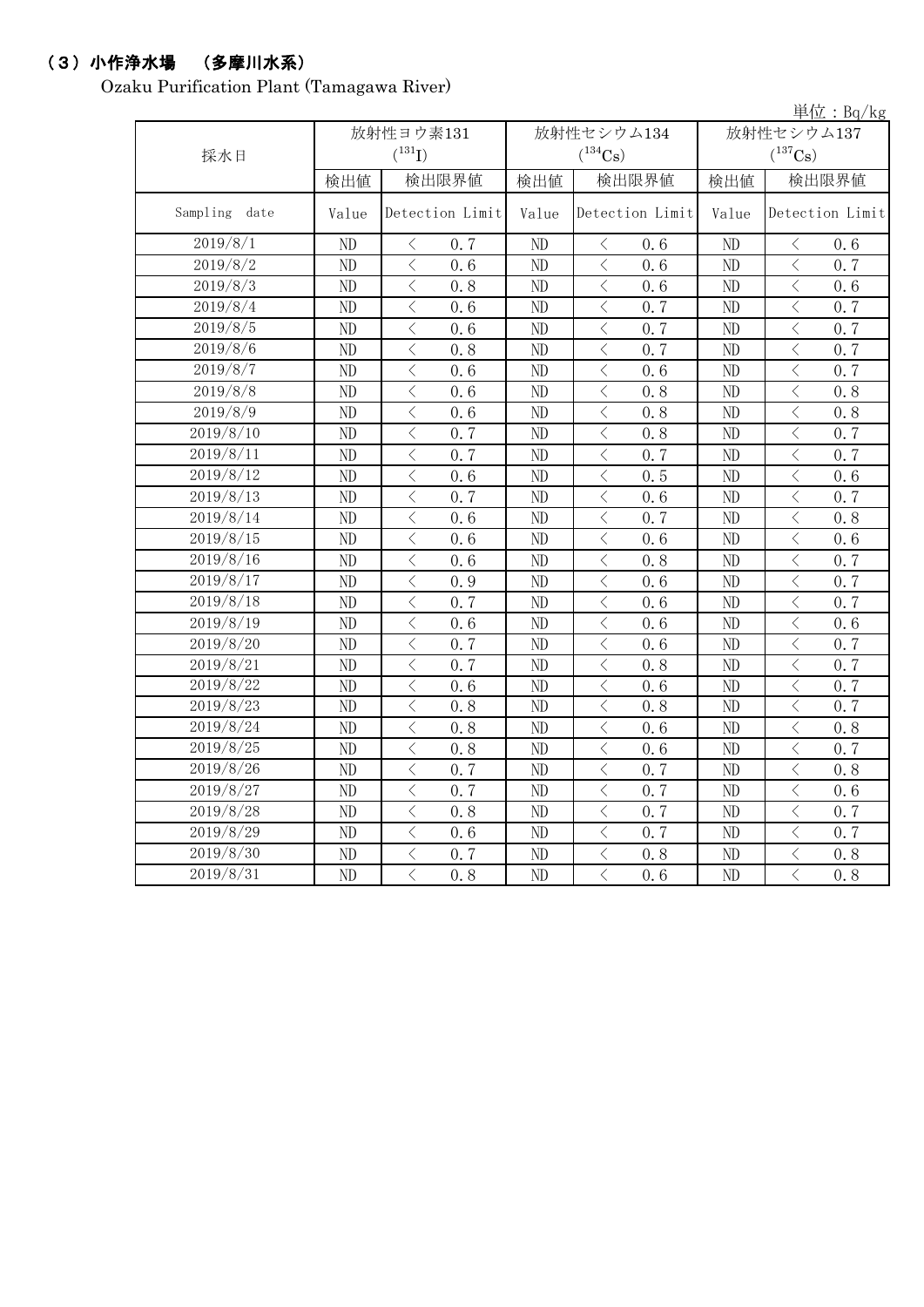## (4)東村山浄水場 (多摩川・荒川水系)

Higashi-murayama Purification Plant (Tamagawa・Arakawa River)

|                  |           |                                                 |                |                                                                                                                                                                      |            | 単位: $Bq/kg$                                     |  |
|------------------|-----------|-------------------------------------------------|----------------|----------------------------------------------------------------------------------------------------------------------------------------------------------------------|------------|-------------------------------------------------|--|
|                  | 放射性ヨウ素131 |                                                 |                | 放射性セシウム134                                                                                                                                                           | 放射性セシウム137 |                                                 |  |
| 採水日              |           | $(^{131}I)$                                     |                | $(^{134}Cs)$                                                                                                                                                         |            | $(^{137}\mathrm{Cs})$                           |  |
|                  | 検出値       | 検出限界値                                           | 検出値            | 検出限界値                                                                                                                                                                | 検出値        | 検出限界値                                           |  |
| Sampling<br>date | Value     | Detection Limit                                 | Value          | Detection Limit                                                                                                                                                      | Value      | Detection Limit                                 |  |
| 2019/8/1         | ND        | 0.7<br>$\langle$                                | ND             | $\big\langle$<br>0.6                                                                                                                                                 | ND         | $\, <\,$<br>0.7                                 |  |
| 2019/8/2         | ND        | $\,$ $\,$ $\,$<br>0.7                           | ND             | $\big\langle$<br>0.6                                                                                                                                                 | ND         | 0.7<br>$\lt$                                    |  |
| 2019/8/3         | ND        | $\,$ $\,$ $\,$<br>0.7                           | ND             | 0.7<br>$\big\langle$                                                                                                                                                 | ND         | 0.7<br>$\lt$                                    |  |
| 2019/8/4         | ND        | $\,$ $\,$ $\,$<br>0.7                           | ND             | $\lt$<br>0.6                                                                                                                                                         | ND         | $\lt$<br>0.7                                    |  |
| 2019/8/5         | ND        | $\lt$<br>0.7                                    | ND             | $\lt$<br>0.7                                                                                                                                                         | ND         | $\lt$<br>0.6                                    |  |
| 2019/8/6         | ND        | $\,$ $\,$ $\,$<br>0.7                           | ND             | 0.9<br>$\lt$                                                                                                                                                         | ND         | $\lt$<br>0.8                                    |  |
| 2019/8/7         | ND        | $\lt$<br>0.6                                    | ND             | $\lt$<br>0.8                                                                                                                                                         | ND         | $\lt$<br>0.7                                    |  |
| 2019/8/8         | ND        | $\lt$<br>0.7                                    | ND             | $\langle$<br>0.6                                                                                                                                                     | ND         | $\langle$<br>0.8                                |  |
| 2019/8/9         | ND        | $\langle$<br>0.7                                | ND             | $\lt$<br>0.6                                                                                                                                                         | ND         | $\langle$<br>0.7                                |  |
| 2019/8/10        | ND        | $\lt$<br>0.8                                    | ND             | $\lt$<br>0.9                                                                                                                                                         | ND         | $\lt$<br>0.7                                    |  |
| 2019/8/11        | ND        | $\lt$<br>0.8                                    | ND             | $\langle$<br>0.7                                                                                                                                                     | ND         | $\langle$<br>0.7                                |  |
| 2019/8/12        | ND        | $\lt$<br>0.7                                    | ND             | $\lt$<br>0.7                                                                                                                                                         | ND         | $\,$ $\,$ $\,$<br>0.7                           |  |
| 2019/8/13        | ND        | $\lt$<br>0.7                                    | ND             | $\lt$<br>0.7                                                                                                                                                         | ND         | $\lt$<br>0, 8                                   |  |
| 2019/8/14        | ND        | $\lt$<br>0.5                                    | ND             | $\lt$<br>0.8                                                                                                                                                         | ND         | $\lt$<br>0.9                                    |  |
| 2019/8/15        | ND        | $\lt$<br>0.6                                    | ND             | $\langle$<br>0.5                                                                                                                                                     | ND         | $\lt$<br>0.6                                    |  |
| 2019/8/16        | ND        | $\lt$<br>0.5                                    | ND             | $\langle$<br>0.8                                                                                                                                                     | ND         | $\lt$<br>0.9                                    |  |
| 2019/8/17        | ND        | $\lt$<br>0.9                                    | ND             | $\lt$<br>0.7                                                                                                                                                         | ND         | $\lt$<br>0.7                                    |  |
| 2019/8/18        | ND        | $\lt$<br>0.8                                    | ND             | $\lt$<br>0.5                                                                                                                                                         | ND         | $\lt$<br>0.8                                    |  |
| 2019/8/19        | ND        | $\lt$<br>0.6                                    | ND             | $\lt$<br>0.8                                                                                                                                                         | ND         | $\lt$<br>0.8                                    |  |
| 2019/8/20        | ND        | $\,$ $\,$ $\,$<br>0.6                           | ND             | $\lt$<br>0.8                                                                                                                                                         | ND         | $\lt$<br>0.8                                    |  |
| 2019/8/21        | ND        | $\lt$<br>0.6                                    | ND             | $\lt$<br>0.6                                                                                                                                                         | ND         | $\lt$<br>0.5                                    |  |
| 2019/8/22        | ND        | $\langle$<br>0.7                                | ND             | $\lt$<br>0.8                                                                                                                                                         | ND         | $\lt$<br>0.8                                    |  |
| 2019/8/23        | ND        | $\langle$<br>0.8                                | ND             | $\lt$<br>0.7                                                                                                                                                         | ND         | $\langle$<br>0.8                                |  |
| 2019/8/24        | ND        | $\langle$<br>0.9                                | ND             | $\lt$<br>0.7                                                                                                                                                         | ND         | $\langle$<br>0.8                                |  |
| 2019/8/25        | ND        | $\langle$<br>0.7                                | ND             | $\overline{\left\langle \right\rangle }$<br>0.7                                                                                                                      | ND         | $\langle$<br>0.7                                |  |
| 2019/8/26        | ND        | $\overline{\left\langle \right\rangle }$<br>0.6 | ND             | $\overline{\left\langle \right\rangle }$<br>0.7                                                                                                                      | ND         | $\overline{\left\langle \right\rangle }$<br>0.7 |  |
| 2019/8/27        | ND        | $\overline{\left\langle \right\rangle }$<br>0.6 | ND             | $\overline{\left\langle \right\rangle }$<br>0.5                                                                                                                      | ND         | $\langle$<br>0.6                                |  |
| 2019/8/28        | ND        | $\langle$<br>0.5                                | ND             | $\overline{\left\langle \right. }% ,\left\langle \overline{\left\langle \right. }% ,\left\langle \overline{\left\langle \right\rangle }\right\rangle \right.$<br>0.6 | ND         | $\langle$<br>0.6                                |  |
| 2019/8/29        | ND        | $\lt$<br>0.6                                    | ND             | $\overline{\left\langle \right. }% ,\left\langle \overline{\left\langle \right. }% ,\left\langle \overline{\left\langle \right\rangle }\right\rangle \right.$<br>0.6 | $\rm ND$   | $\lt$<br>0.6                                    |  |
| 2019/8/30        | ND        | $\langle$<br>0.6                                | ND             | $\hspace{0.1cm}\big\langle$<br>0.8                                                                                                                                   | ND         | $\langle$<br>0, 8                               |  |
| 2019/8/31        | ND        | $\overline{\left\langle \right\rangle }$<br>0.8 | N <sub>D</sub> | $\overline{\left\langle \right\rangle }$<br>0.7                                                                                                                      | ND         | $\overline{\left\langle \right\rangle }$<br>0.6 |  |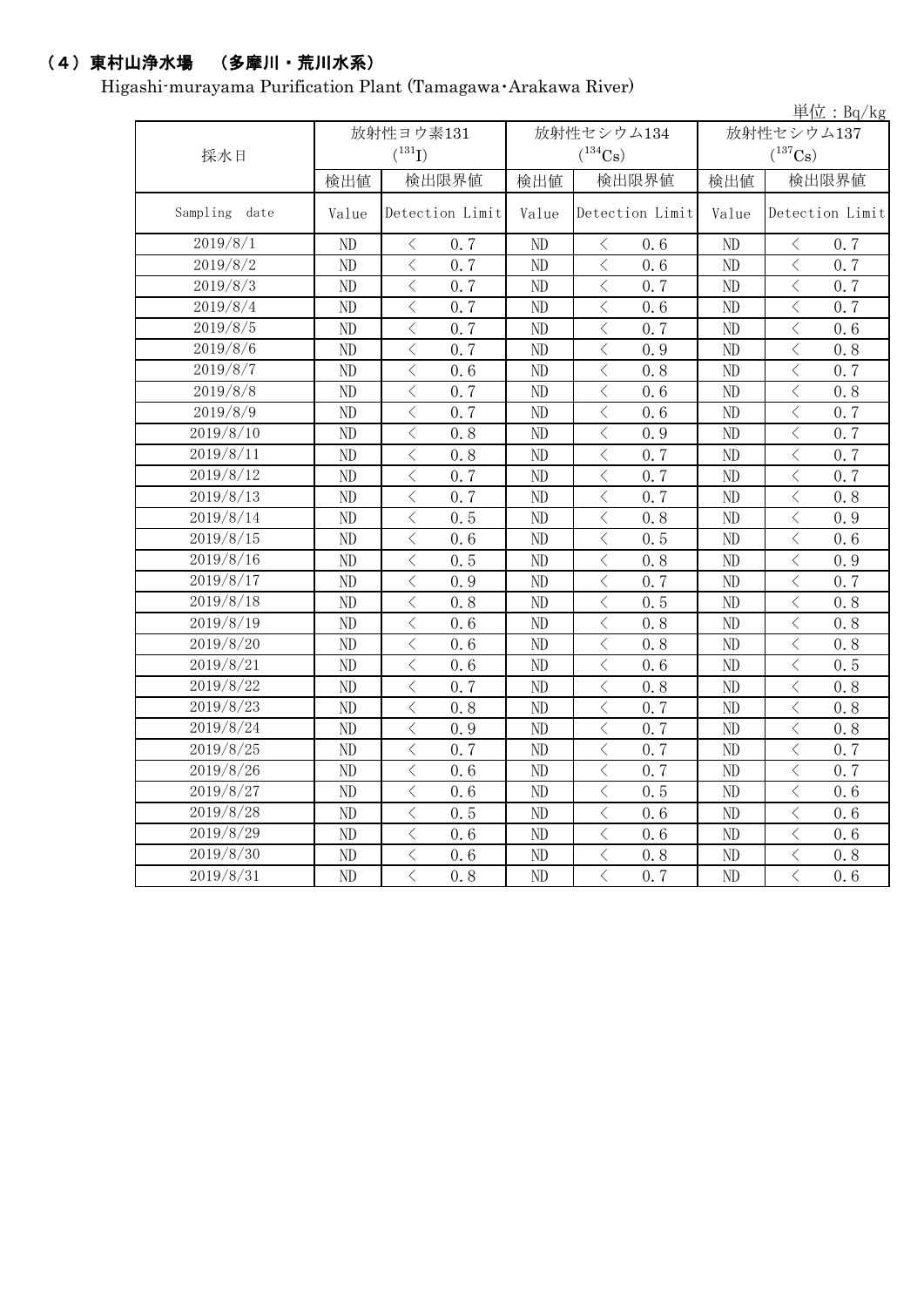### (5)長沢浄水場 (相模川水系)

Nagasawa Purification Plant (Sagamigawa River)

|               |          |                                                 |       |                                                                                                                                                                      |       | 単位: $Bq/kg$                                      |  |
|---------------|----------|-------------------------------------------------|-------|----------------------------------------------------------------------------------------------------------------------------------------------------------------------|-------|--------------------------------------------------|--|
|               |          | 放射性ヨウ素131                                       |       | 放射性セシウム134                                                                                                                                                           |       | 放射性セシウム137                                       |  |
| 採水日           |          | $(^{131}I)$                                     |       | $(^{134}\mathrm{Cs})$                                                                                                                                                |       | $(^{137}\mathrm{Cs})$                            |  |
|               | 検出値      | 検出限界値                                           | 検出値   | 検出限界値                                                                                                                                                                | 検出値   | 検出限界値                                            |  |
| Sampling date | Value    | Detection Limit                                 | Value | Detection Limit                                                                                                                                                      | Value | Detection Limit                                  |  |
| 2019/8/1      | ND       | $\langle$<br>0.7                                | ND    | $\langle$<br>0, 8                                                                                                                                                    | ND    | $\,$ $\,$ $\,$<br>0.9                            |  |
| 2019/8/2      | ND       | $\overline{\left\langle \right\rangle }$<br>0.6 | ND    | $\langle$<br>0.6                                                                                                                                                     | ND    | $\langle$<br>0.7                                 |  |
| 2019/8/3      | ND       | $\overline{\left\langle \right\rangle }$<br>0.8 | ND    | $\langle$<br>0.7                                                                                                                                                     | ND    | $\langle$<br>0.8                                 |  |
| 2019/8/4      | ND       | $\overline{\left\langle \right\rangle }$<br>0.7 | ND    | $\overline{\left\langle \right\rangle }$<br>0.6                                                                                                                      | ND    | $\langle$<br>0.7                                 |  |
| 2019/8/5      | ND       | $\lt$<br>0.7                                    | ND    | $\lt$<br>0.6                                                                                                                                                         | ND    | $\langle$<br>0.7                                 |  |
| 2019/8/6      | $\rm ND$ | $\langle$<br>0.6                                | ND    | $\langle$<br>0.6                                                                                                                                                     | ND    | $\langle$<br>0.6                                 |  |
| 2019/8/7      | ND       | $\overline{\left\langle \right\rangle }$<br>0.7 | ND    | $\langle$<br>0.7                                                                                                                                                     | ND    | $\langle$<br>0.9                                 |  |
| 2019/8/8      | $\rm ND$ | $\overline{\left\langle \right\rangle }$<br>0.7 | ND    | $\overline{\left\langle \right\rangle }$<br>0.7                                                                                                                      | ND    | $\langle$<br>0, 8                                |  |
| 2019/8/9      | ND       | $\langle$<br>0.7                                | ND    | $\langle$<br>0.8                                                                                                                                                     | ND    | $\langle$<br>0.8                                 |  |
| 2019/8/10     | ND       | $\langle$<br>0.9                                | ND    | $\overline{\left\langle \right\rangle }$<br>0.8                                                                                                                      | ND    | $\langle$<br>0.7                                 |  |
| 2019/8/11     | ND       | $\lt$<br>0.7                                    | ND    | $\langle$<br>0.7                                                                                                                                                     | ND    | $\langle$<br>0.9                                 |  |
| 2019/8/12     | ND       | $\overline{\left\langle \right\rangle }$<br>0.8 | ND    | $\overline{\left\langle \right\rangle }$<br>0.8                                                                                                                      | ND    | $\langle$<br>0.7                                 |  |
| 2019/8/13     | ND       | $\langle$<br>0.7                                | ND    | $\langle$<br>0.8                                                                                                                                                     | ND    | $\langle$<br>0, 8                                |  |
| 2019/8/14     | ND       | $\langle$<br>0.7                                | ND    | $\overline{\langle}$<br>0.8                                                                                                                                          | ND    | $\overline{\langle}$<br>0.9                      |  |
| 2019/8/15     | ND       | $\overline{\left\langle \right\rangle }$<br>0.7 | ND    | $\langle$<br>0.6                                                                                                                                                     | ND    | $\overline{\langle}$<br>0.8                      |  |
| 2019/8/16     | ND       | $\overline{\left\langle \right\rangle }$<br>0.6 | ND    | $\overline{\left\langle \right\rangle }$<br>0.6                                                                                                                      | ND    | $\langle$<br>0, 8                                |  |
| 2019/8/17     | ND       | $\overline{\left\langle \right\rangle }$<br>0.7 | ND    | $\overline{\left\langle \right\rangle }$<br>0.6                                                                                                                      | ND    | $\langle$<br>0.6                                 |  |
| 2019/8/18     | ND       | $\overline{\left\langle \right\rangle }$<br>0.7 | ND    | $\langle$<br>0.6                                                                                                                                                     | ND    | $\langle$<br>0.6                                 |  |
| 2019/8/19     | ND       | $\overline{\left\langle \right\rangle }$<br>0.6 | ND    | $\overline{\left\langle \right\rangle }$<br>0.6                                                                                                                      | ND    | $\overline{\left\langle \right\rangle }$<br>0, 6 |  |
| 2019/8/20     | ND       | $\overline{\left\langle \right\rangle }$<br>0.6 | ND    | $\overline{\left\langle \right\rangle }$<br>0.5                                                                                                                      | ND    | $\langle$<br>0.7                                 |  |
| 2019/8/21     | ND       | $\overline{\left\langle \right\rangle }$<br>0.7 | ND    | $\langle$<br>0.7                                                                                                                                                     | ND    | $\langle$<br>0.8                                 |  |
| 2019/8/22     | ND       | $\langle$<br>0.6                                | ND    | $\lt$<br>0.6                                                                                                                                                         | ND    | $\,$ $\,$ $\,$<br>0.5                            |  |
| 2019/8/23     | ND       | $\overline{\left\langle \right\rangle }$<br>0.6 | ND    | $\lt$<br>0.6                                                                                                                                                         | ND    | $\,$ $\,$ $\,$<br>0.7                            |  |
| 2019/8/24     | ND       | $\overline{\left\langle \right\rangle }$<br>0.9 | ND    | $\lt$<br>0.7                                                                                                                                                         | ND    | $\langle$<br>0.6                                 |  |
| 2019/8/25     | ND       | $\overline{\langle}$<br>0.7                     | ND    | $\langle$<br>0.6                                                                                                                                                     | ND    | $\overline{\langle}$<br>0.7                      |  |
| 2019/8/26     | ND       | $\,$ $\,$ $\,$<br>0.6                           | ND    | $\langle$<br>0.6                                                                                                                                                     | ND    | $\,$ $\,$ $\,$<br>0.7                            |  |
| 2019/8/27     | ND       | $\overline{\left\langle \right\rangle }$<br>0.7 | ND    | $\overline{\left\langle \right. }% ,\left\langle \overline{\left\langle \right. }% ,\left\langle \overline{\left\langle \right\rangle }\right\rangle \right.$<br>0.9 | ND    | $\lt$<br>$\mathbf{1}$                            |  |
| 2019/8/28     | ND       | $\overline{\left\langle \right\rangle }$<br>0.7 | ND    | $\overline{\left\langle \right\rangle }$<br>0.9                                                                                                                      | ND    | $\langle$<br>0.7                                 |  |
| 2019/8/29     | ND       | $\langle$<br>0.6                                | ND    | $\langle$<br>0.6                                                                                                                                                     | ND    | $\langle$<br>0.8                                 |  |
| 2019/8/30     | ND       | $\overline{\left\langle \right\rangle }$<br>0.7 | ND    | $\overline{\left\langle \right\rangle }$<br>0.8                                                                                                                      | ND    | $\overline{\left\langle \right\rangle }$<br>0.7  |  |
| 2019/8/31     | ND       | $\overline{\langle}$<br>0.8                     | ND    | $\overline{\langle}$<br>0.6                                                                                                                                          | ND    | $\overline{\langle}$<br>0, 6                     |  |